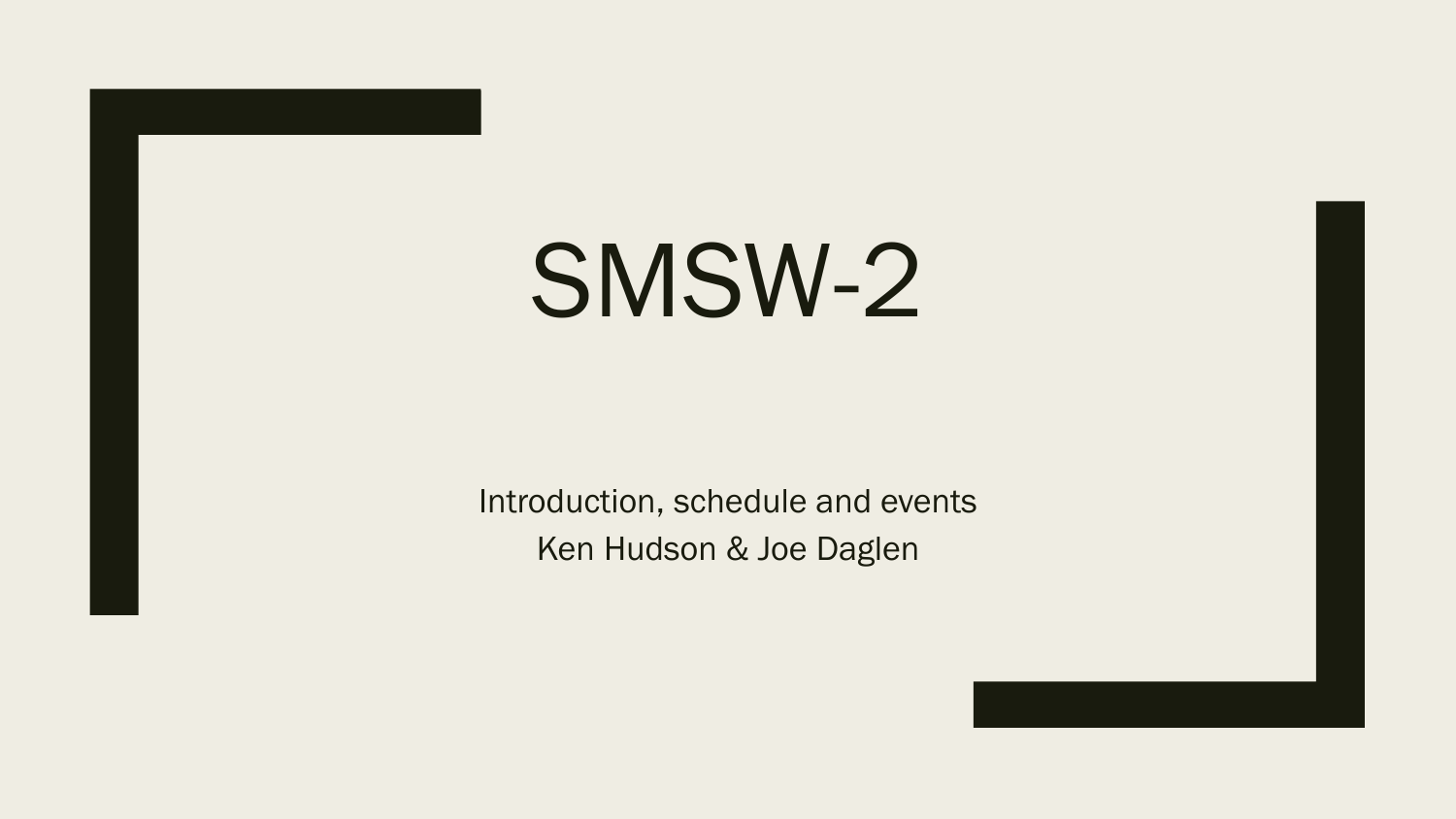#### Participants from six countries:

- Australia
- Canada
- France
- Greece
- New Zealand
- United States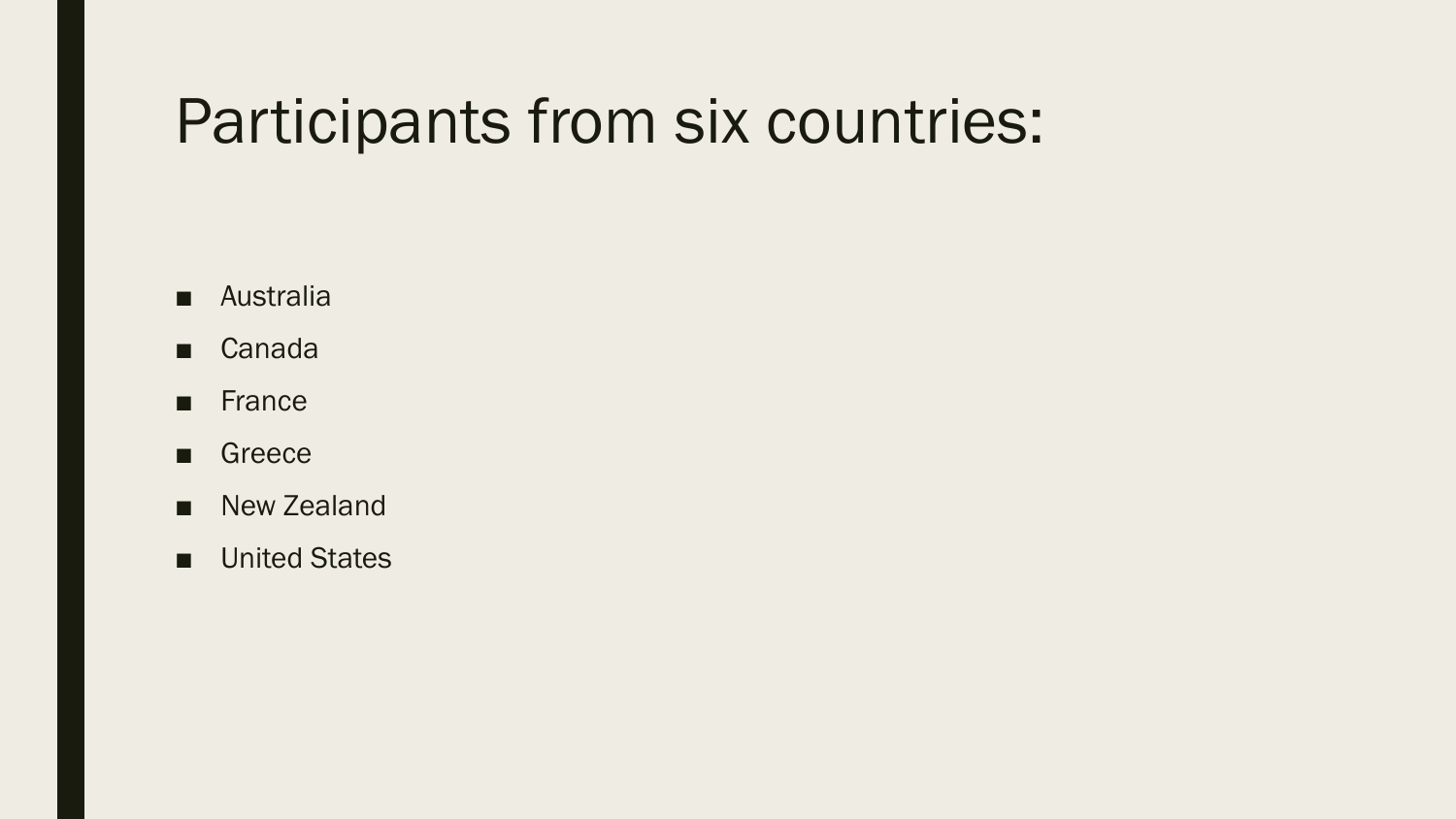## Participants from 20 states:

- Alabama
- Arizona
- Arkansas
- California
- Colorado
- Florida
- Idaho
- Indiana
- **Iowa**
- Maryland
- Massachusetts
- Michigan
- Nebraska
- New Hampshire
- New Mexico
- Oregon
- Texas
- Utah
- Virginia
- Washington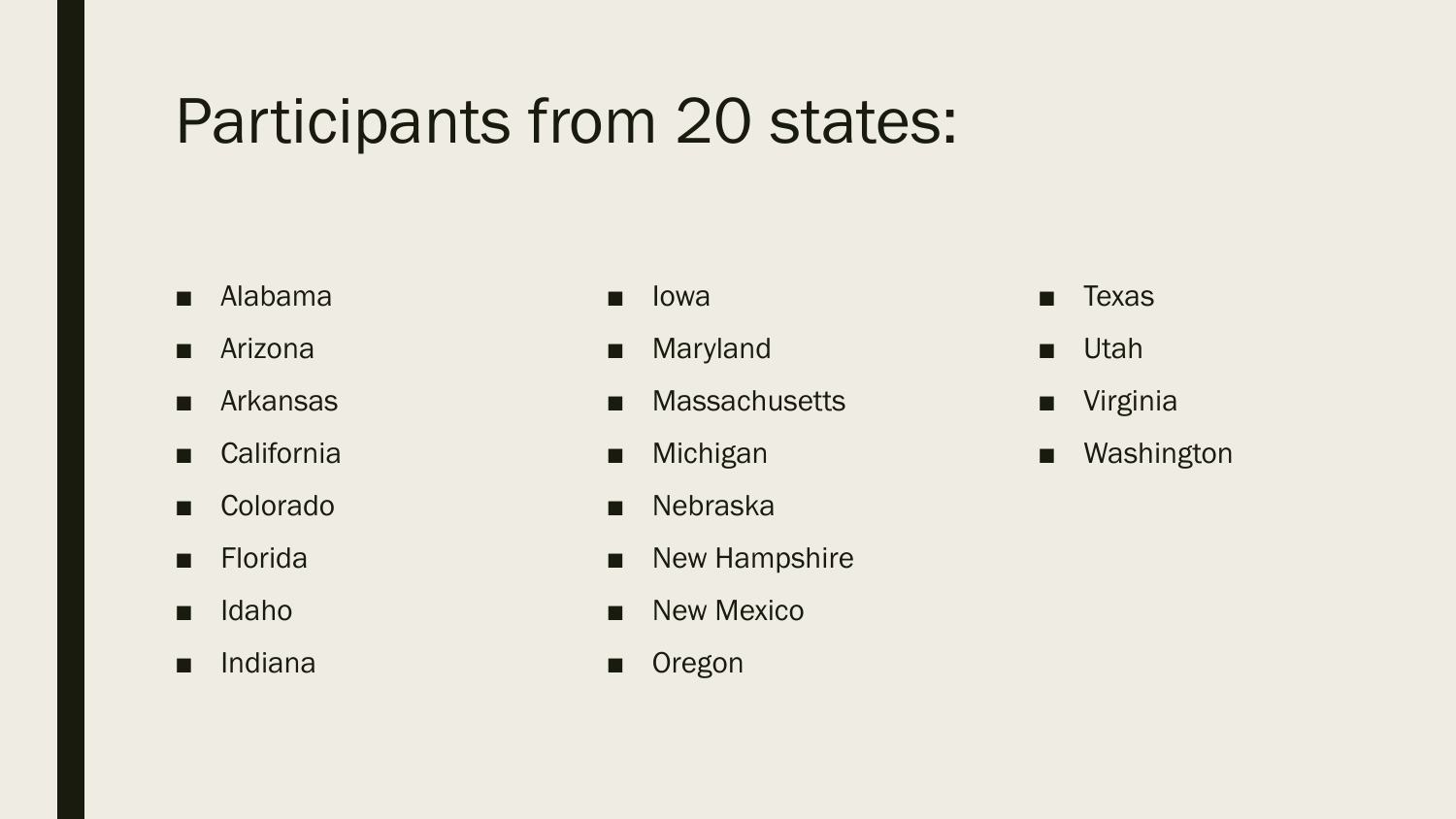## Introductions

- Speakers
- Organizers
- Y'all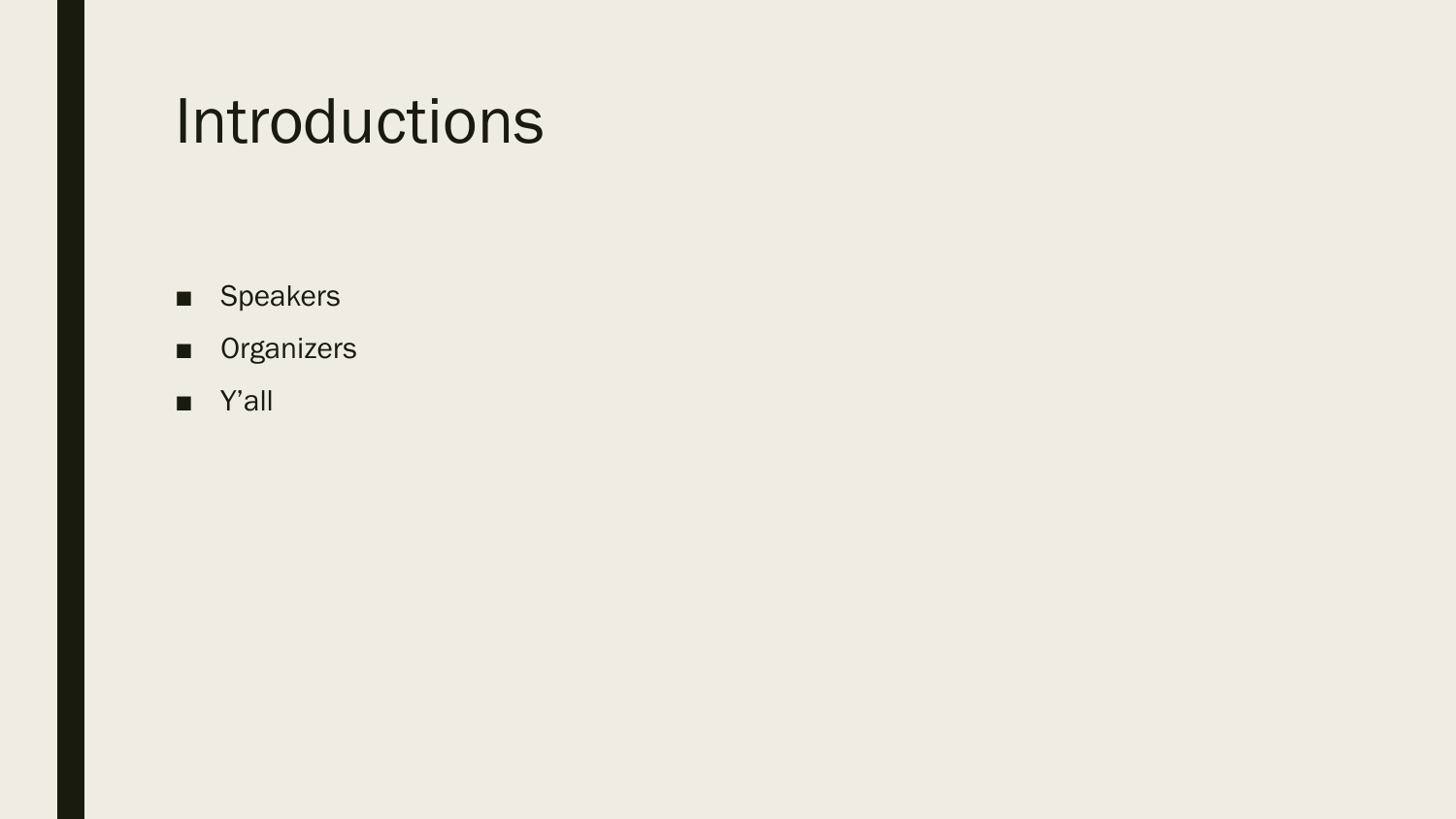## Logistics

- Please wear your badge at all times
- Everyone must use the microphones
- There are no assigned seats feel free to move around
- The restrooms are right out the door and on the other side of the lobby
- Breakfast and lunch will be served next door in the Azul Ultra Lounge
- Dinner is on your own but Garduno's Restaurant and Cantina is next door
- Garduno's will have a special buffet at special prices tonight and Sunday night
- You have a list of area restaurants in your workshop bag
- Be sure to fill out your evaluation forms and turn them in before you leave
- Resources tab on [www.smswweb.com](http://www.smswweb.com/) available until early April only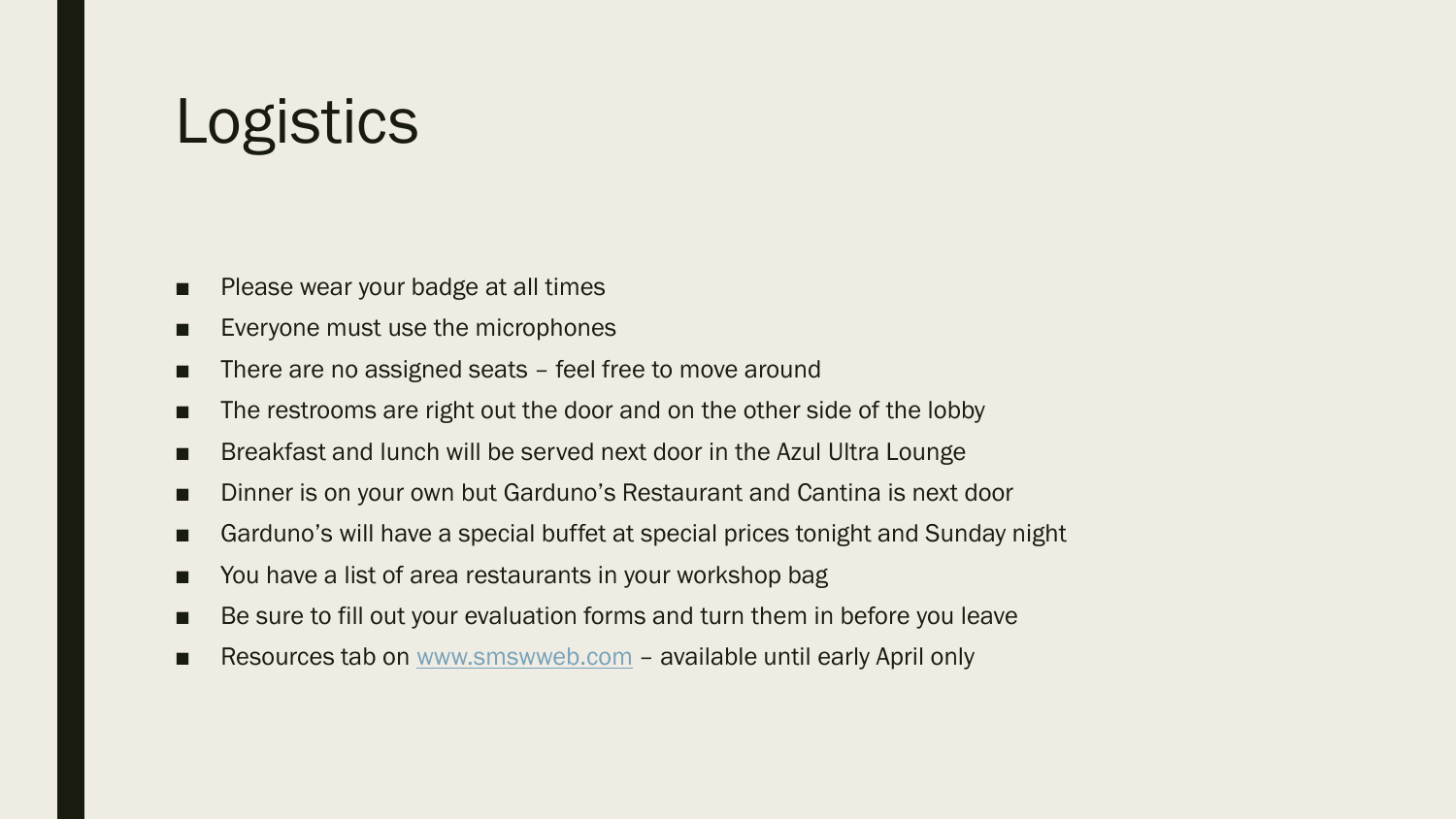### **Schedule**

- Printed copy in your workshop bag
- Online at [www.smswweb.com](http://www.smswweb.com/)
- We will start on time every time
- We're asking speakers to stick to the timeline like glue
- The schedule is ambitious but we're all young and strong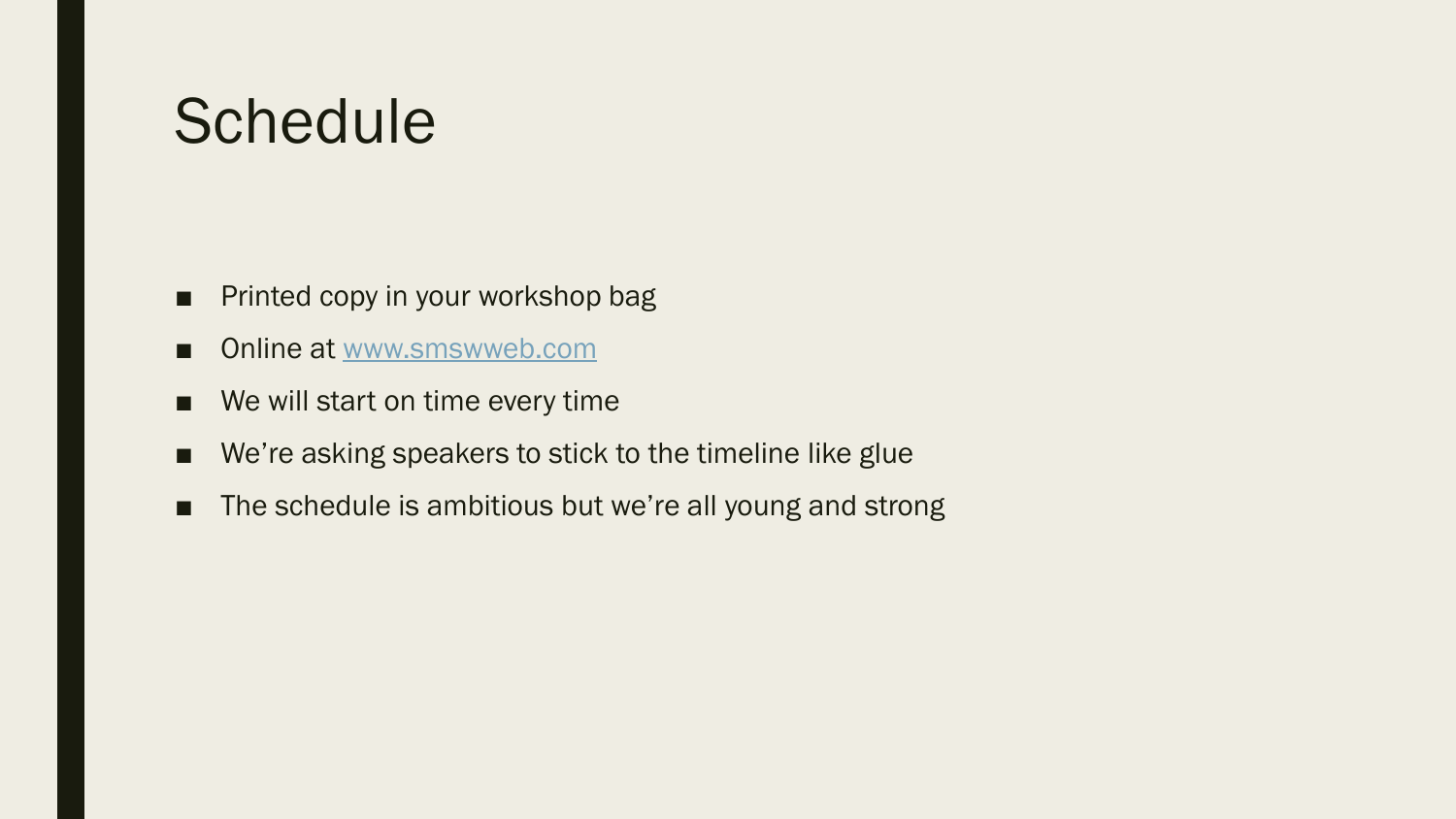#### **Events**

- Field trip to David Doctor's house here in Las Cruces
	- *Map and directions are in your workshop bag*
	- *The event starts at 7:00pm at David's house – it will take you about 20 minutes to get there*
	- *You may park anywhere along his street*
	- *We need drivers!! If you have a car please fill it up with your new friends!!*
- Saturday night party
	- *Admission is based on your badge – your guests need badges, too*
	- *Food is free. Drinks aren't.*